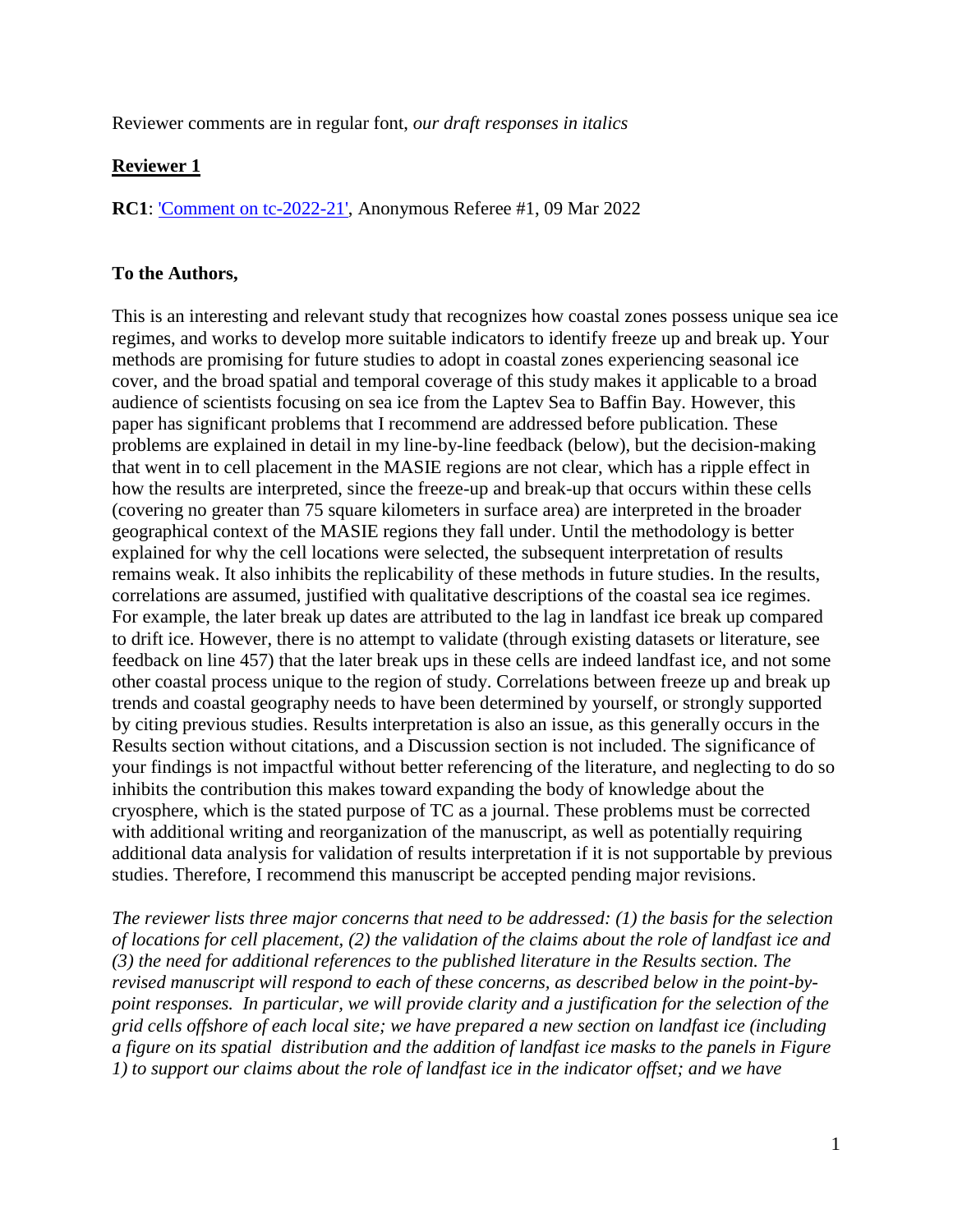*identified a number of references for inclusion in a new Discussion section (Section 4) in order to provide context for our findings.*

# **Line by Line feedback**

Line 53: A brief definition of how we define "offshore" would be useful for the uninitiated. Is this a certain distance from the coastline? A bathymetric contour?

*"Offshore" was used here to refer to the nearshore marine environment because it is often used by the stakeholders in coastal communities. The wording will be changed to "nearshore marine" in the revised manuscript to make it clearer to TC readers.*

Line 107: I could be misunderstanding this paragraph, but are the authors saying that these definitions are revised to be more appropriate to offshore environments, which is the focus of this study? If so, why are the authors focused on revising criteria to broaden the applicability to "non-coastal" areas, which are not the focus of this study? Or is this a typo of 'near-coastal', which is a term used in this paper? In any case, what's clear is the authors are revising these metrics to consider break up and freeze up in an environment that was previously unaccounted for. In which case I would suggest an explanation of what the criteria used to be, how the criteria has been changed in this study, and how this change is better suited for the environment the new criteria is being applied to. This would probably work best as additional columns in table 1, where information on the revised criteria is already provided.

*There was indeed a typo, as the text was referring to coastal areas. The typo will be corrected in the revision. In response to the second part of the comment, we will add a new paragraph and table summarizing the changes in each indicator relative to the criteria used by Johnson and Eicken (2016). In brief, the following modifications were incorporated into the algorithms (sic = sea ice concentration; σ= standard deviation):*

*Break-up start:*

- *- minimum sic threshold created at 15% (vs. J&E's last day exceeding Jan-Feb mean minus 2σ)*
- *- undefined if average summer sic > 40% (vs. no such criterion in J&E)*
- *- undefined if subsequent breakup end date not defined*

## *Break-up end:*

- *- first time sic is below threshold (larger of Aug-Sep mean or 15%) for 2 weeks)*
- *(vs. first day below threshold in J&E)*
- *- minimum threshold 50% instead of 15%*
- *- undefined if break-up start not defined*

*Freeze-up start: - first day on which sic exceeds Aug-Sep average by 1σ (as in J&E)*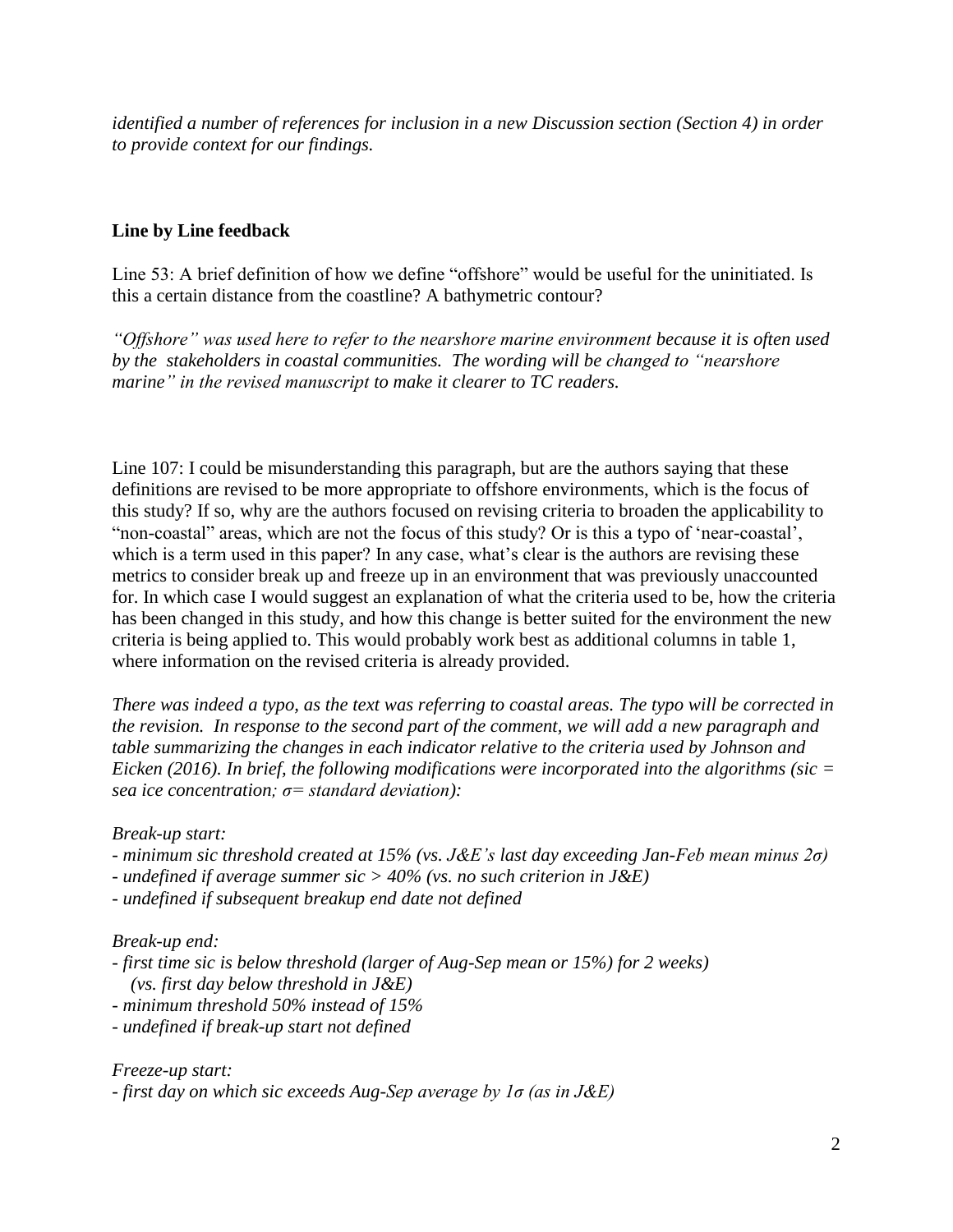*- undefined if mean summer sic > 25%*

*- undefined if subsequent freeze-up end not defined*

### *Freeze-up end:*

- *- first time sic above threshold for following 2 weeks instead of first day above threshold (threshold is Jan-Feb average minus 10%, as in J&E)*
- *- thresholds imposed: Minimum (15%) and maximum (50%)*
- *- undefined if sic always exceeds threshold*

Line 113: This paper is written with a clear objective in mind and would benefit from a consistent articulation of it to be used throughout the paper. There are three areas where an objective is articulated, but the wording varies. Line 88-90 states the objective of this paper is to examine the timing of freeze/break up as key constraints for human/ecosystem activity. Line 113 says a key objective of the work is to compare various dates at nearshore locations with corresponding metrics for broader (non-coastal?) areas of the AO and subarctic seas. Line 449 says the primary objective is to use local-based indicators to construct freeze/break up indicators at near-coastal locations relevant to stakeholders. These objectives are not contradictory, but they're not consistent. Is there a difference between a key objective and a primary objective? Perhaps the former a subcomponent of the latter? The objective on Line 88 specifies Arctic settings, but the objective on Line 113 expands this to the Arctic and Subarctic. Table 2 confirms the study includes both Arctic and Subarctic locations. It may seem like nit-picking but keeping the objective wording consistent and referencing it consistently throughout the paper will be immensely helpful to the reader. I think Line 449 objective is the strongest in terms of clarity, and should be provided in the introduction (I would recommend specifying Arctic/Subarctic coastal environments in the wording of this). If the key objective referenced in Line 113 is indeed a subcomponent of an overall objective, it should be clarified as such, and also provided in the Introduction. The authors could refer to them as Primary Objective (PO) and Specific Objectives (SO1, SO2, etc.), and refer to them throughout the paper using these abbreviations.

*We agree that there was a fragmented statement of the objective in the original submission. The revision will follow the reviewer's suggestions and state the primary objective consistently (from the original Lines 449-451) in the abstract, the Introduction and the Conclusion: "The primary objective of this study is to use locally-based metrics to construct indicators of break-up and freeze-up at near-coastal locations in which sea ice has high stakeholder relevance".*

Line 118: Is it possible to clarify what "close" is? I understand the authors can't use adjacent passive microwave cells due to land contamination, but maybe the next cell over? In which case since the spatial resolution is 25km would it be fair to say the authors chose cells beyond 25km from the coastline? Phrasing it this way is consistent with how the cells appear to be distributed in Figure 1. However it is interesting to see that the cells are much further away from the coastline in the Chukchi Sea compared to the other study locations. What informed this decision?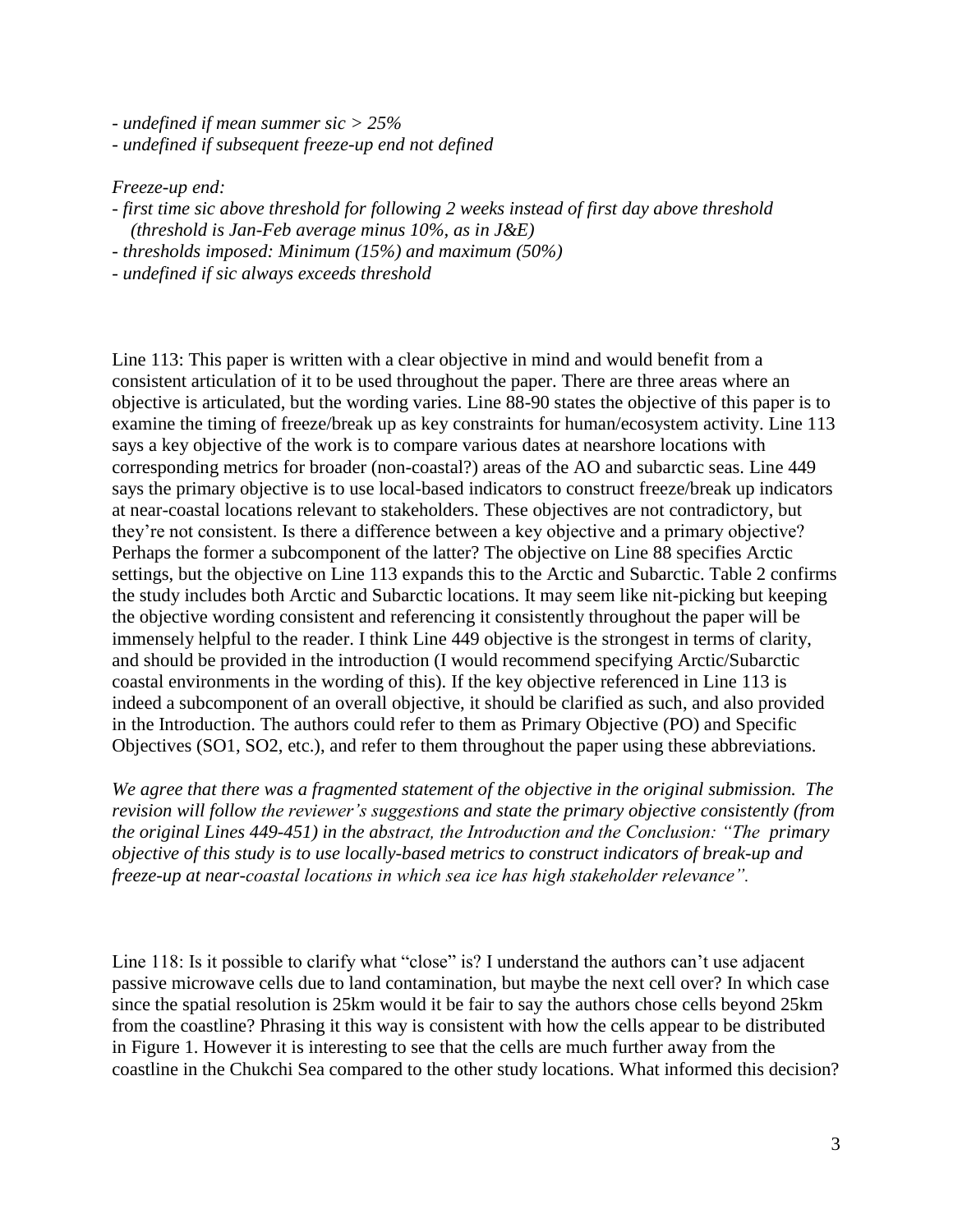Provide a sentence or two explaining the exact considerations that went into cell selection beyond saying the cells are close to the coastline.

*The reviewer's interpretation is correct: Because cells adjacent to the coast were excluded, the selected grid cells satisfied the criterion that they were the cells closest to the coast but centered at least 25 km from the coast. The revised text will explicitly state this criterion. The Chukchi grid cells represent an exception chosen specifically to allow for comparison with a location farther from the coast (offshore from the continental shelf and unaffected by landfast ice).*

Line 127: No need for the apostrophe in "weeks"

*Apostrophe will be removed.*

Line 154: Typo in "Indigenous community"

*Typo will be corrected.*

Line 157: An example of why elaboration on why the authors chose the cell locations they did would be helpful (per my feedback on line 118) The significance of St. Lawrence Island in the Bering Sea is, per Table 1, due the location of indigenous communities. However, because the communities of Savoonga and Gambell are situated on the Island's northern coasts, I am curious why the authors chose cells to the south of the island for this study area? Does it pertain to hunting locations for these communities? These cells are also proximate to the southern polynya that keeps the ocean beyond the island's barrier islands relatively ice-free. Did this factor into the authors decision to select this spot? Providing rationale for cell location choice could even be included as an additional column in Table 1, if the rationale varies by study location.

*The near-shore locations were selected to provide a geographically distributed set of sites at which sea ice affects coastal users. The affected users were chosen to be a mix of coastal villages, industry and military sites, as indicated in Table 1. There is admittedly some subjectivity in the selection of the sites, and we will state this in the revised text, but we believe that the geographical distribution provides a defensible rationale for the selection. The revised text will emphasize that geographical distribution and impacted human activities were the primary considerations in the site selection.*

Line 160: Is it possible to re-cite so we know exactly which of the cited literature is relevant to break up and freeze up metrics?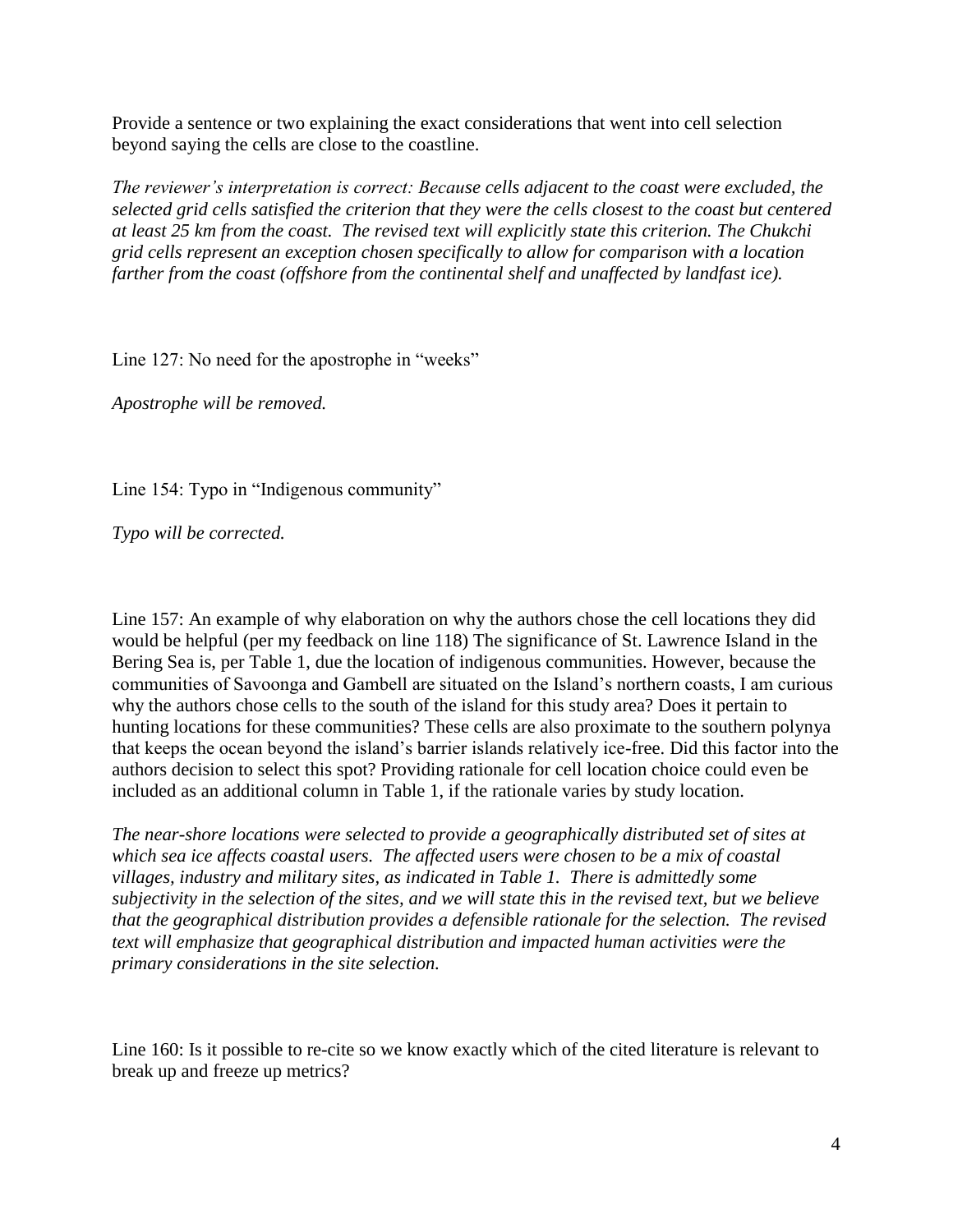*We will add references to Markus et al. (2009), Johnson and Eicken (2016), Bliss and Anderson (2018), Peng et al. (2018), Bliss et al. (2019) and Smith and Jahn (2019).* 

Line 170: Is it possible to include the cell locations in Figure 2? Certain regions (e.g. Baffin Bay, Bering Sea) are very large, and the authors are looking at very specific areas within them. Perhaps adding them as bright red/yellow stars denoting general cell location could help readers to connect Figure 1 with Figure 2. Also, I notice the Canadian Archipelago (9) is missing in the figure caption. Please fix this.

*We have made a revised version of Figure 2 with black dots at the locations of the 10 sites on which the study focuses. We have also added the site locations with place-names to Figures 3 and 4 from the original submission, as well as the new figure showing the landfast ice distribution. This suggestion is much appreciated because the broad geographical distribution is now readily apparent in the revised figures.*

Line 288: Another Study Objective that can be referenced using consistent terminology (see my feedback regarding Line 113).

*As noted in the earlier response (Line 113), we will revise the stated objectives for consistency. The statement here (Line 288) will be reworded to conform to the statement in Lines 449-451.*

Line 302: St. Lawrence Island is generally encircled by landfast ice between January and May/June, and can exceed 25 kilometers off the northern coast. However, the cells are located south of the island, where the presence of a latent heat polynya inhibits the seaward advancement of the landfast ice edge beyond the barrier islands. This polynya also keeps the area relatively free of drift ice. At least one of the three cells are within the polynya boundary, which generally does not extend east of the island's southeast cape. Was this a consideration in the interpretation of the results? Rather than due to being free of landfast ice, earlier break up could be detected in this region because the wind-driven advection of sea ice out of the cell's locations compared to other areas in the MASIE region, which is the Bering Sea in its entirety. Again, given the size of the MASIE subregions, I'm not sure why this particular area for the Bering Sea was selected for cell placement unless the authors provide information regarding what factors were considered beyond proximity to the coastline.

*The grid cells off St. Lawrence Island were chosen to reflect timing and location of subsistence harvests by the communities of Gambell and Savoonga. Because of extensive ice coverage, including landfast ice, north and northwest of the island, both communities traditionally conduct bowhead whale harvests at hunting camps on the south side of the island once spring ice breakup is underway (Noongwook et al., 2007). These sites also reflect the seasonal migration of whales in waters south of the island with the seasonal retreat of the ice cover (Noongwook et al.,*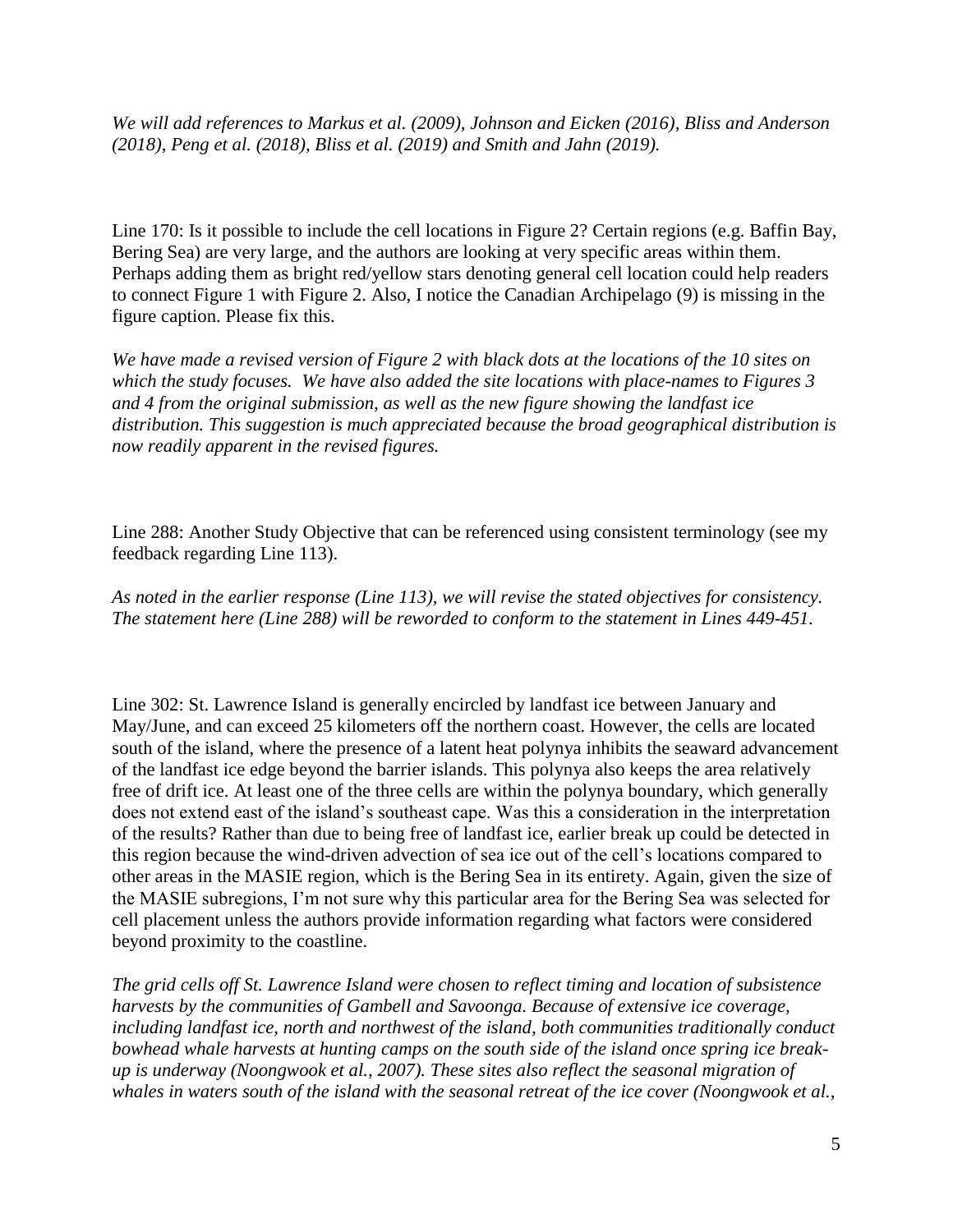*2007), modulated somewhat by the presence of a polynya south and southwest of the island (Krupnik et al., 2010; Noongwook et al., 2007). Traditional walrus harvest practices on St. Lawrence Island await the tail end of the bowhead whale hunt (Kapsch et al., 2010), with timing of spring ice break-up south of the island as the driving factor. These practices motivated our selection of grid cells southeast of the island. We have revised Figure 1 to show the location of landfast ice in the vicinity of each coastal location, including St. Lawrence Island, where the new figure shows landfast ice confined to the northern coastal region – consistent with the frequent presence of the polynya south of the island, as noted by the reviewer.* 

*New references:*

*Kapsch, M.L., Eicken, H. and Robards, M., 2010. Sea ice distribution and ice use by indigenous walrus hunters on St. Lawrence Island, Alaska. In SIKU: Knowing Our Ice (pp. 115-144). Springer, Dordrecht.*

*Krupnik, I., Apangalook, L. and Apangalook, P., 2010. "It's Cold, but Not Cold Enough": Observing Ice and Climate Change in Gambell, Alaska, in IPY 2007–2008 and Beyond. In SIKU: Knowing Our Ice (pp. 81-114). Springer, Dordrecht.*

*Noongwook, G., Native Village of Savoonga, Native Village of Gambell, Huntington, H.P. and George, J.C., 2007. Traditional knowledge of the bowhead whale (Balaena mysticetus) around St. Lawrence Island, Alaska. Arctic, pp.47-54.*

Line 304: Interpretation of results is generally best confined to the Discussion section. That being said, the wording is not clear in how landfast ice is a key determinant of the timing of break up. I assume the authors are saying the break up start dates are later in the coastal regions than the MASIE regions because landfast ice generally persists later than areas dominated by drift ice? In which case this needs to be clarified with more specific wording. "Landfast ice generally persists in coastal areas longer than drift ice at the end of the season, and is therefore a key determinant in the timing of later break up onset relative to the broader sector of the seasonal ice zone". Something like that which is more clear. However, unique geography of each region (e.g. the polynya off of St. Lawrence Island) complicates speaking in such general terms about the role landfast ice plays in comparatively later break up detection in coastal regions versus MASIE regions. I recommend some sort of effort to validate that this is the case. This can be accomplished by referencing concurrent datasets such as ice charts or satellite imagery, or even cited literature with qualitative descriptions of where/when landfast ice is located relative to cell placement. It is insufficient to say whether or not the general area — not even the specific area occupied by the cells — is prone to landfast ice build up.

*The need for more specificity about landfast ice is a valid criticism of the original submission, so we are augmenting this section with additional discussion (placed in a new Discussion section, as suggested) and a new figure shows the maximum spatial extent of landfast ice during June (the middle of the break-up period). This map is based on the charts of the U.S. National Ice Center for the 35 years ending 2007. We have superimposed on this map the locations of our ten local sites, thereby providing a basis for our assessment of the potential role of landfast ice in*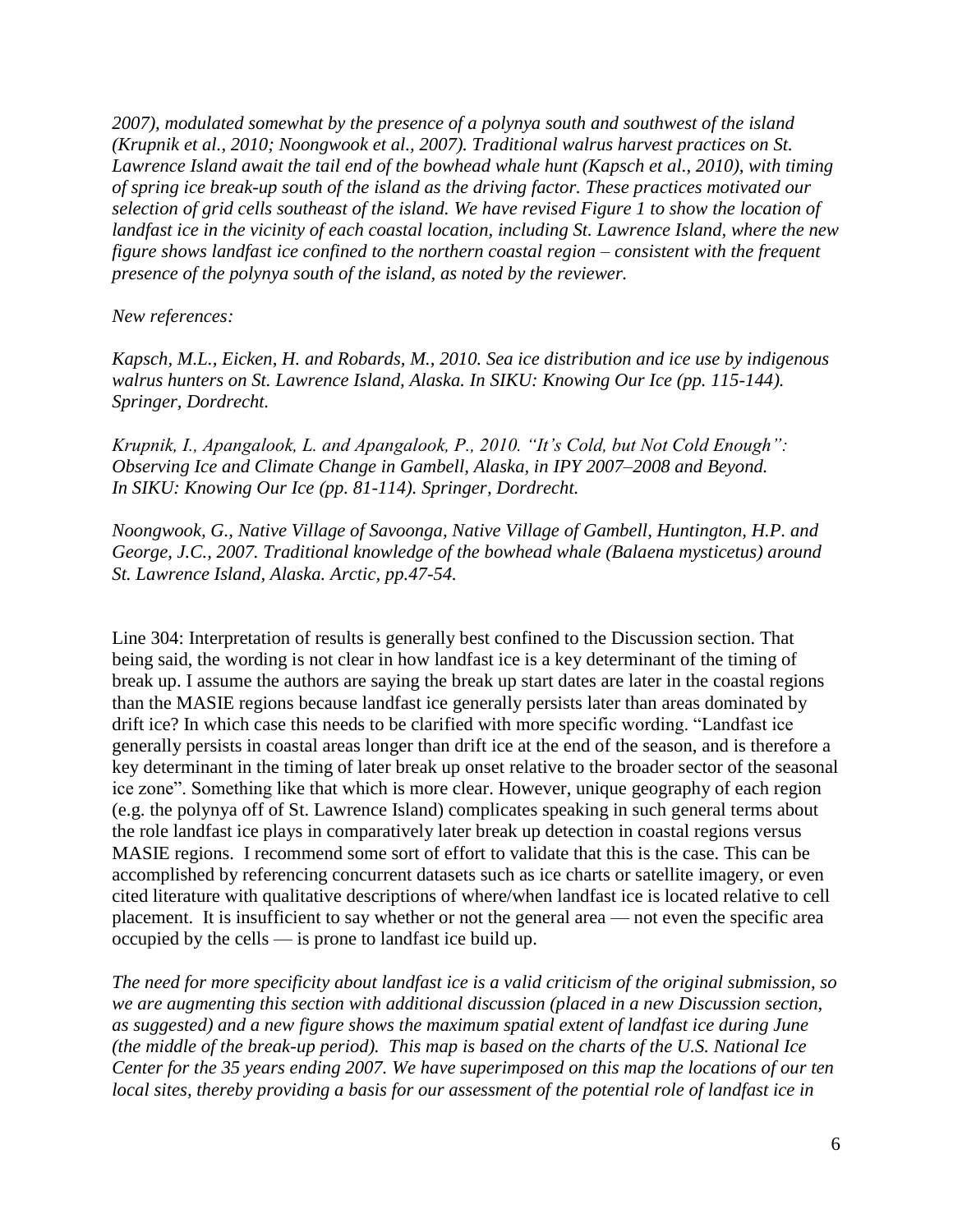*delaying the break-up. In addition, we have revised Figure 1 to include landfast ice masks for each panel.*

Line 323: Regarding Figure 8, when the timing of sea ice events are being studied, especially onset and break up, some studies will consider September 1st of the previous year to be the Day 1, and August 31 of the following year to be day 365 (e.g. September 1st 1996 - August 31 1997). Because Break Ups in this figure are generally between Days 60 - 180, it appears January 1st is considered Day 1. This is fine, but the authors may want to specify this in the Figure 8 caption, to avoid confusion for any readers expecting September 1 to be Day 1. Also, I notice the y-axis scales are not standardized. Was this done intentionally? I can see how standardizing the y axis to the Sabetta / Kara Sea, which has the largest spread of values, may make it hard to interpret plots with a tighter spread of y axis values (e.g. Tiksi / Laptev Sea) by pushing the points closer together. If it is possible to standardize the y-axis, I would recommend it. However if this makes it difficult to interpret the plots, it's okay to leave the y-axis as is and make mention of this in the caption. Also, it is difficult to see the standard error portions of the MASIE region with the current color. Can the authors choose a darker shade of pink so that the SE stands out better?

*The revised caption will clarify that the day number is the Day of the Year, and we will add this information to the text in Section 3. We will also add to the caption a statement that the scales on the y-axes vary regionally in order to make the various panels more reader-friendly. Finally, we have darkened the shading in each panel in order to make the standard error more apparent.*

Line 330: Since this figure is showing the same thing as Figure 8 for the break up dates and does not require a caption, it would be better to combine them into a single panel of figures, 8a, and 8b, (8c, and 8d for freeze up) with one caption. This may be disregarded if the figure becomes too big. However the lack of captions for Figures 9, 10, and 11 due to their similarity makes me think it would be better to just combine them.

*We tried a layout of the figure as suggested by the reviewer. However, with 40 panels, it was decidedly reader-unfriendly, and it will not fit on a single journal page (at least legibly). As a compromise, we have expanded the headers to highlight the differences among the figures, and we will expand the captions of Figures 9-11 so that the reader has the essential information below each figure.* 

Line 397: I am wondering why the authors chose to put the x axis ticks in the middle of the graph instead of the bottom? Please correct.

*Figure 13 has been redrafted so that the x-axis scale is at the bottom of each panel.*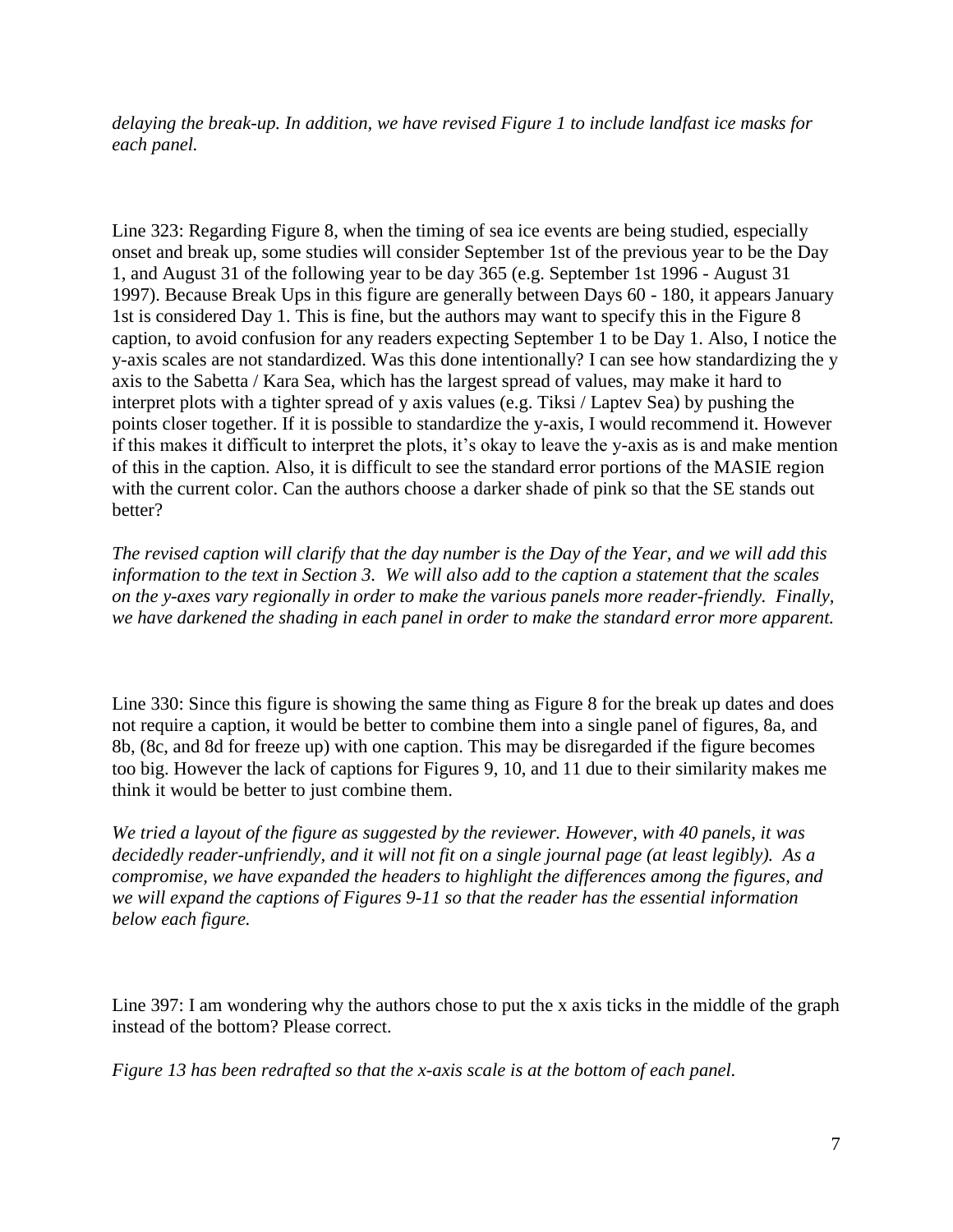Line 443: I did notice a lot of results interpretation included in the results section, and was expecting to see this in a Discussion section. Why is this section omitted, and we go right from Results to Conclusion?

*The revision will include a separate section (Section 4) entitled Discussion. This new section contains the interpretation sections that were formerly in Section 3, and it also includes an expanded discussion of the role of landfast ice based on the new landfast ice figure and our response to the reviewer's comment on Line 304 and Line 457 (see following response)..* 

Line 457: The authors are saying later break ups in the study areas are due to the lag of landfast ice break up. However, given the relatively small area these cells occupy compared to the larger region the authors say are "known to have extensive landfast ice" makes this connection weak. Landfast ice can be highly spatially heterogenous, even in regions that are known to have large extents of cover. I recommend the authors find a way to validate that the later sea ice break up is indeed due to landfast ice. This may be accomplished with existing landfast ice datasets. The Canadian Ice Service provides sea ice charts for the northern coast of Alaska, the Canadian Archipelago, Hudson Bay, and Baffin Bay, including the timing and location of landfast ice regions. Simply taking a sample of later break ups and confirming the cells are occupied by landfast ice during this time would strengthen the connection between later break ups and landfast ice.

*As noted in the response to the reviewer's comment on Line 304, we are adding some substantiation of the role of landfast ice in a new Discussion section. This section will include a new figure showing the spatial extent of landfast ice during June (the middle of the break-up period) in the form of maximum landfast ice extent. We have superimposed on this map the locations of our local sites, thereby enabling a demonstration of the correspondence between delayed break-up and the presence of landfast ice and providing a basis for our assessment of a role of landfast ice in delaying the break-up. This new material supports the previous statement about the role of landfast ice in most instances, although there are a few exceptions that we will point out.*

Line 458: The main benefit of including a discussion section is to interpret and contextualize the results with the broader body of scientific literature. Right now, there's no discussion section, and results interpretation in the conclusion section does not cite any literature where results are interpreted. There is plenty of literature explaining how shallow bathymetry and freshwater inputs facilitate earlier sea ice freeze up in coastal zones. These results are consistent with the findings in that literature, why is it not cited? The omission of a discussion section and lack of literature cited in results interpretation prevents readers from connecting this work with the broader body of scientific knowledge. It weakens this manuscript from serving as the basis for future research. This is a significant problem that needs to be addressed before this manuscript is suitable for publication. Any writing interpreting the findings in the Results section should be moved to a discussion section, with cited literature throughout.